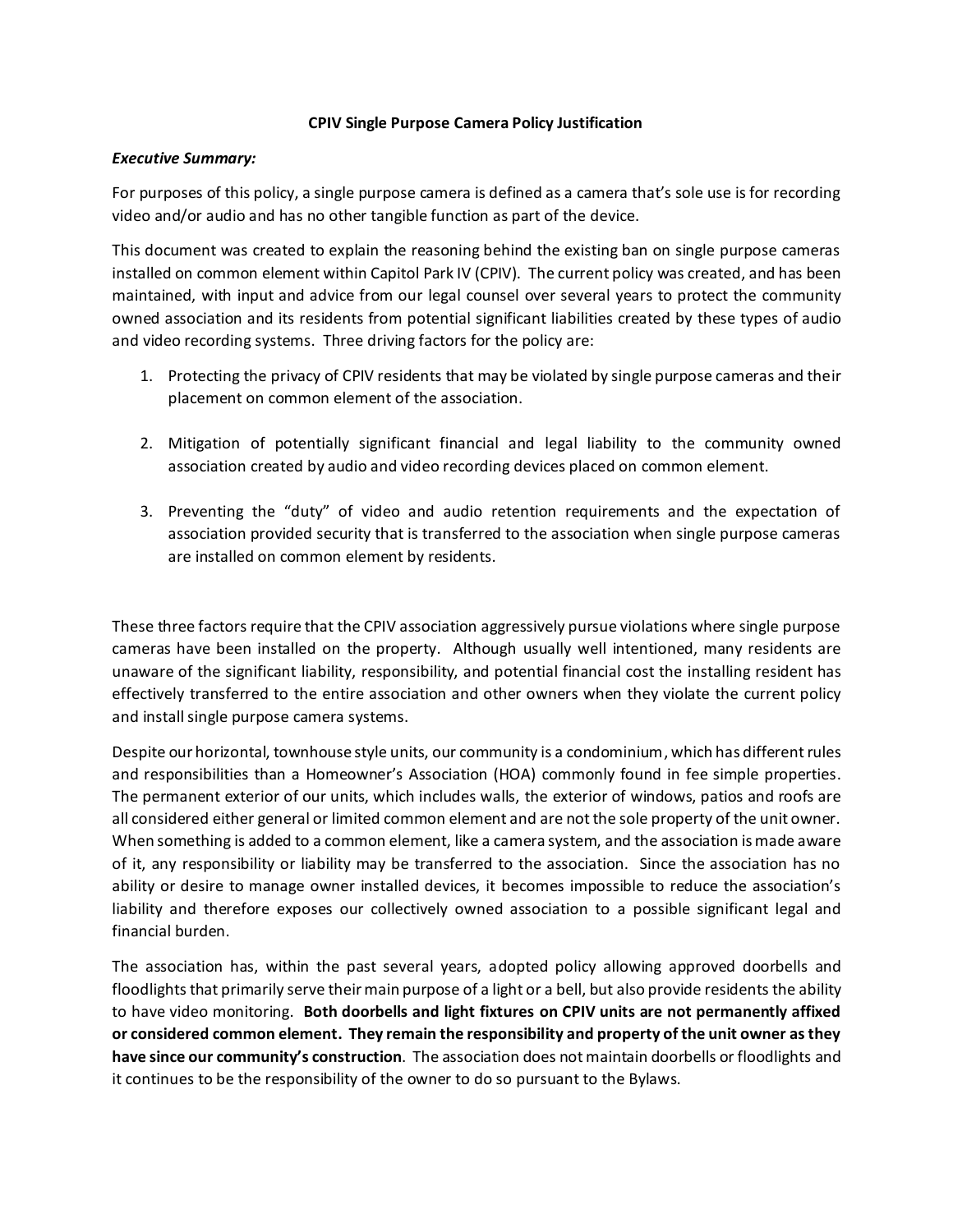It is in our collective association's best interests to enforce our current policy and aggressively remove all single purpose cameras from CPIV property. Failure to do so exposes our jointly owned and managed condominium association to significant risk.

## *Explaining the Drivers of the Policy*

1. Protecting the privacy of CPIV residents that may be violated by single purpose cameras and their placement on general or limited common element of the association.

Protecting the privacy of our residents is of utmost importance to the CPIV Board. There are significant concernsfrom residents and Board members alike about adoption of cameras placed in unregulated areas of common element. Neighbors of an offending installer will be consistently subjected to being recorded when enjoying our community and their unit. Furthermore, there are both Federal and local laws that regulate surveillance recordings when people have a reasonable expectation of privacy. Owner installed single purpose cameras installed in unregulated areas on common element create significant invasion of privacy risks that are passed on to our collective association.

The current Board adopted policy for owner-maintained doorbells and floodlights significantly limits the placement and scope of what should be able to be recorded. This is a direct attempt to accommodate privacy concerns of our residents. Unauthorized single purpose cameras are regularly installed at angles where privacy concerns for our residents become a significant issue.

Even when installed with the best of intentions, single purpose cameras can inadvertently capture private areas, events occurring through other unit's windows and conversations occurring out of it's range of view. All of these events create a liability for our jointly owned Association and are minimized when following the placement guidance for owner-maintained doorbells and floodlights.

2. Mitigation of potentially significant financial and legal liability to the association created by audio and video recording devices placed on general or limited common element.

Despite our horizontal, townhouse style units, our community is a condominium, which has different rules and responsibilities than a Homeowner's Association (HOA) commonly found in fee simple properties. The permanent exterior of our units, which includes walls, the exterior of windows, patios and roofs are all considered either general or limited common elements and are not the sole property of the unit owner. When something is added to common element, like a camera system, and the association is made aware of it, any responsibility or liability may be transferred to the association. Additionally, the association has an enforceable obligation to take action to remove the offending item and can be held liable by an owner or otherwise aggrieved party for failure to do so. Since the association has no ability or desire to manage owner installed devices, it becomes impossible to reduce the association's liability and therefore exposes our collectively owned association to a possible significant legal and financial burden. Further, our association wishes to avoid the risk, expense, and other issues raised by a potential legal action stemming from a failure to remove the offending cameras.

3. Camera systems have significant liability exposure. Federal wiretapping laws apply to any audio recording and local regulations regulate consent for these recordings as well. These laws carry very stiff penalties for violation thereof. Installing camera systems on common element, which include the exterior walls of our units, places the burden of these responsibilities on the collective association